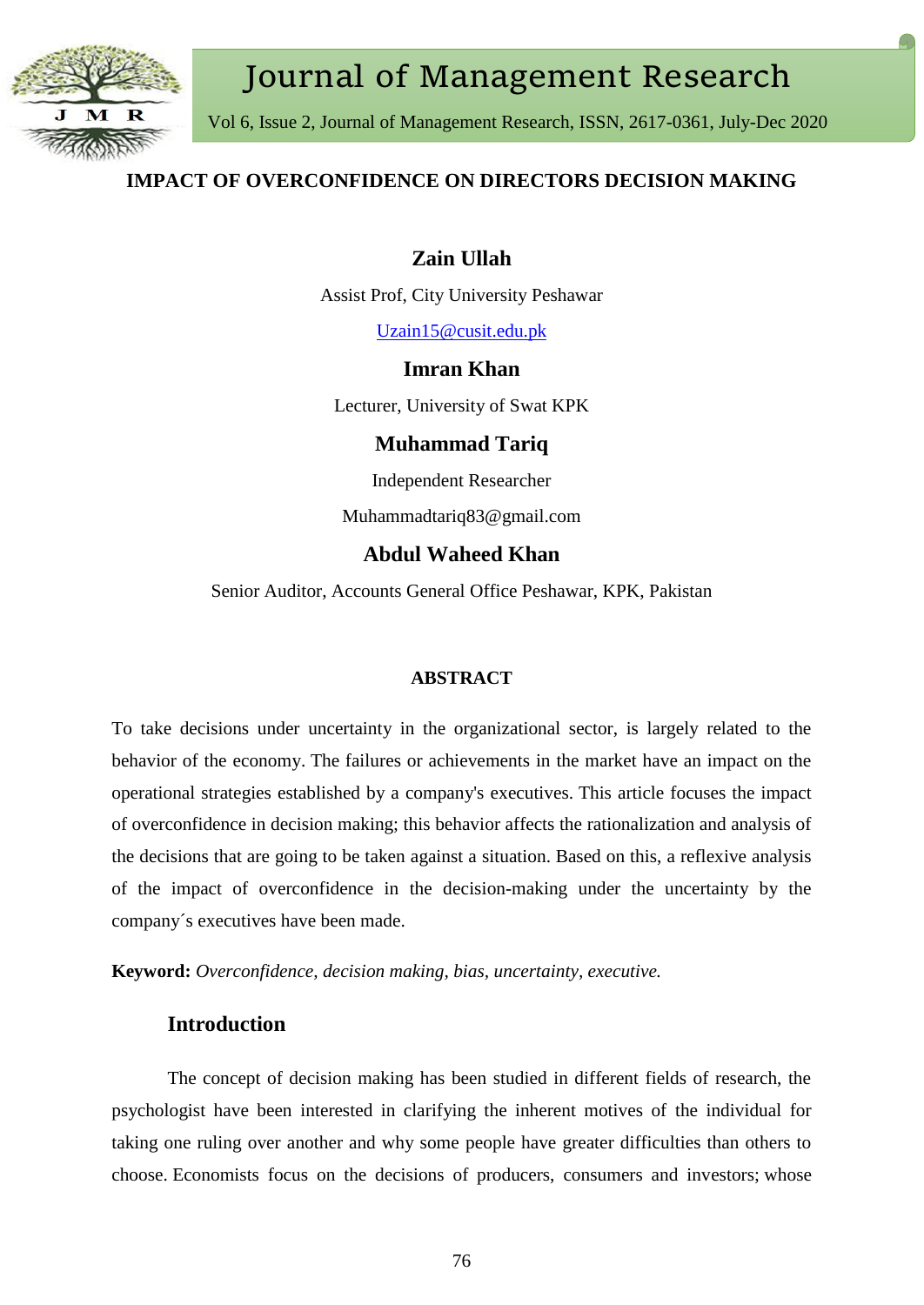choice managed the economy of a country or organization. The administrators aim to improve decision-making of the directors of companies (Ullah, Rahman, & Khalil, 2018).

As for governments, in the sixties, decision-making centered on the acquisition of weapons, through defense planning, at an effective cost; from there the Political science has been interested in analyzing the decision-making behavior of the politicians of a country (Rafael Landívar University, 2013).

As evidenced, the concept of decision-making has been of interest to different fields of study over time, as it affects the lives of human beings in their daily life, including the financial aspect which is important since it is the science that allows money management, maximizing the assets of company (Ullah, Rehman, & Khan, 2020). Specifically, this reflection article addresses different theories of decisions and biases that may exist when performing this behavior, such as having overconfidence, focusing specifically on managerial ones, in scenarios of risk and how it could affect an organization. This analysis will be made in the light of some existing theories from the administrative and psychological approach. Considering what previously mentioned how overconfidence in decision making is addressed? Under scenarios of uncertainty for the achievement of the companies objectives by the managers?

In the first instance, it will address the general definitions of the concept of overconfidence, through which the different general theories and related academic articles will be presented. Then the concept of decision making in scenarios of uncertainty and the cognitive and emotional tools that the human being possesses and how are they used in organizations from a managerial point of view. Finally, a general conclusion and a reflection, taking into account the most relevant aspects and concepts of each one of the cited authors.

## **Theoretical Reference**

#### **Decision Making Concept**

The decision-making process is a process in which the human being at the time of choosing a choice between two or more alternatives or ways of solving situations in all contexts, work, family and sentimental; It is a process that occurs constantly, the difference lies in the way a decision is made, since there is a large amount of information and according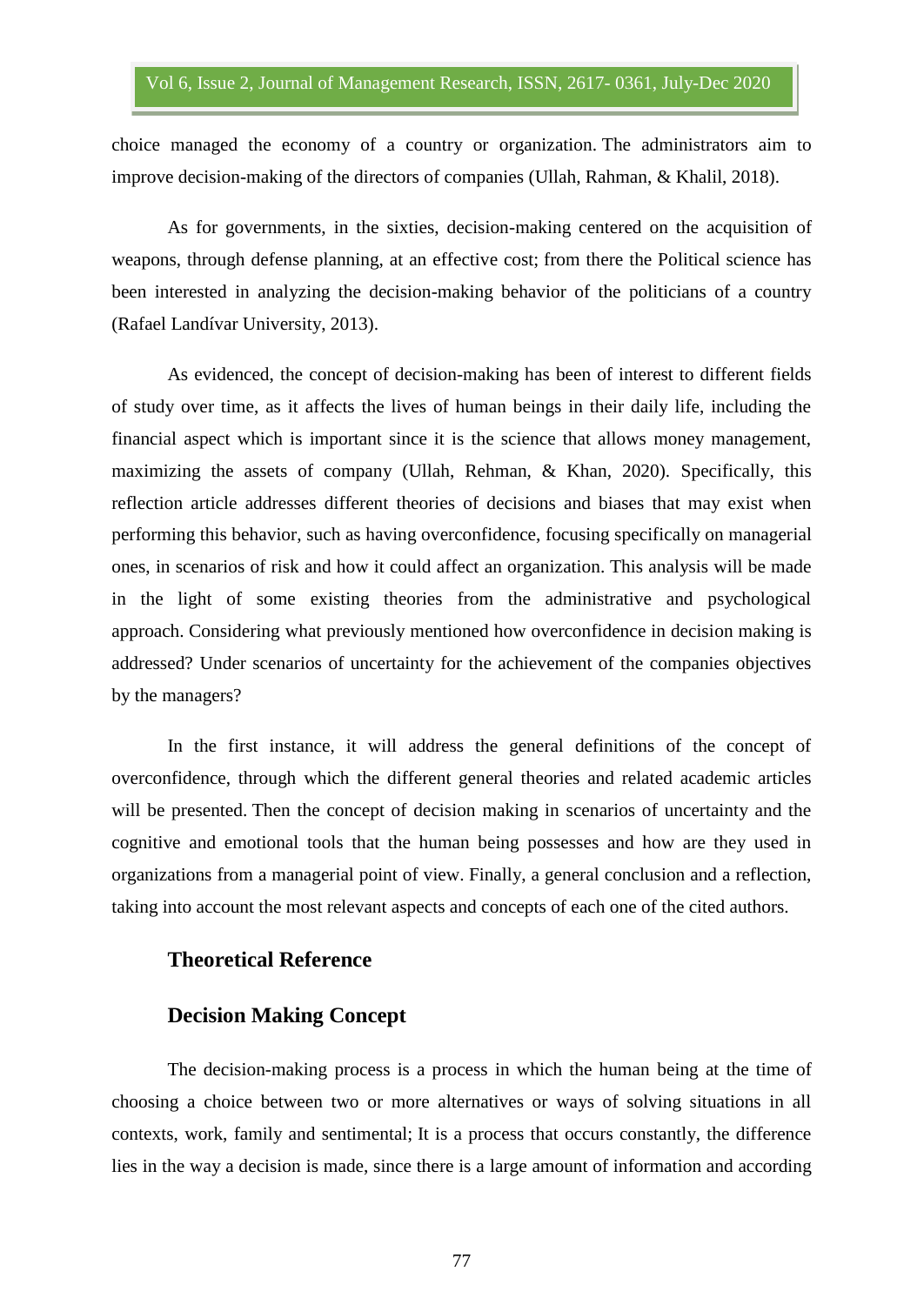to the reasoning or experience of each one (Ullah, 2019). Individual decision making is a process characterized by the use of reasoning and thinking to solve a current or potential problem; to do this activity it is necessary to know, understand, analyze a problem to give it a solution without importing the complexity of the situation; some are simple and are fixed quickly and easily. But in other cases there may be consequences with serious repercussions, which leads to the realization of a more structured process in order to have more security in what is going to be executed (Ullah, 2016).

On the other hand, Marquez, M and Rodríguez, M (1998) argue that decision-making is a different process from the stimulus and response mechanism (classical conditioning), without However, they have a certain relationship since the process begins with the stimulus, continues with a deliberation to make the decision and ends with the answer; within this process you can include certain rational and irrational behaviors. It is important to note that decision making is not the same as conclusion; first is a deliberative process and involves the will of the individual, while the second is an act rational and implies using the cognitive processes of the human being (Márquez & Rodriguez, 1998).

## **Decision Making Under Certainty**

Certainty is the ideal situation to make decisions since there is total security about what is going to occur, although it should be noted that it is not a common situation. Taking into account the different alternatives, it is taken into account to execute the one that gives more security (Ullah, 2017). Making decisions under certainty is only possible when the individual has the information necessary to carry out what you intend, all variables and data are known, To achieve this it is necessary to follow the following steps (Harvard Business school, 2014):

- 1. Define the situation that the individual must face
- 2. Find information about the situation and its possible solutions.
- 3. Analyze the variables that influence the situation and thus make a real assessment.
- 4. Identify possible alternatives and make assessment to insure the feasibility of specific methodology.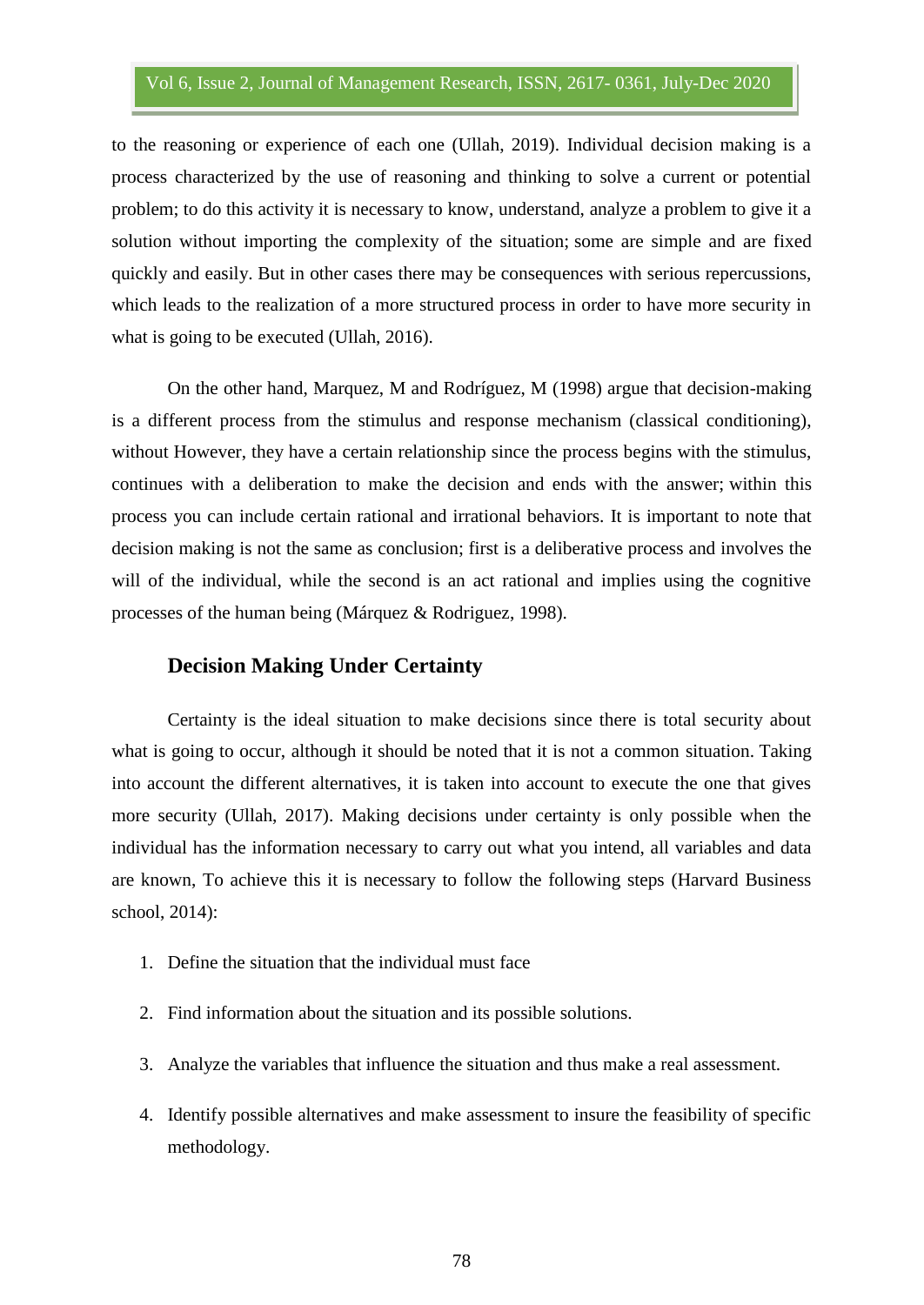- 5. Select the option to carry out.
- 6. Evaluate the results obtained to verify if they were as expected and depending on this take the necessary measures.

## **Decision Making Under Uncertainty Scenarios**

Uncertainty can be interpreted as ignorance of the future, from the context of business, it has a high relationship with risk since it is produced by the variability of the future events and their ignorance. It is a moment in which an individual can be seen in a total, partial or null degree of ignorance of what will happen. (Velez, 2003).

Several authors who define risk and uncertainty as synonyms or at the same level. However, it is found that uncertainty can generate risks, but the risk itself should be understood as the possibility of something happening that will have an impact on the objectives of the company (Khan, Ullah, & Ali, 2019). risks that may materialize with the information when making decisions, while uncertainty is based on the basis that there is no information available to determine whether to assume, manage or transfer the risks; you just don't know what will happen.

So far it is understood that decision-making under scenarios of uncertainty are the choices to be made through a concrete action whose outcome is unknown and which may not involve a risk, due to the absence of information on the part of the person in charge take the action, this action and / or decision can be routine (The one of the day to day and it is normal within its functions) or special (those that are not of the normal course or are not of the day a day).

Thus, managers are repeatedly faced with decision-making under uncertainty scenarios, for which some authors recommend some techniques that allow the achievement of the company's objectives (Pacheco, 2003):

*1. Risk analysis:* When making decisions, we are interested in knowing the magnitude of the risk that we assumes to choose the action to be carried out.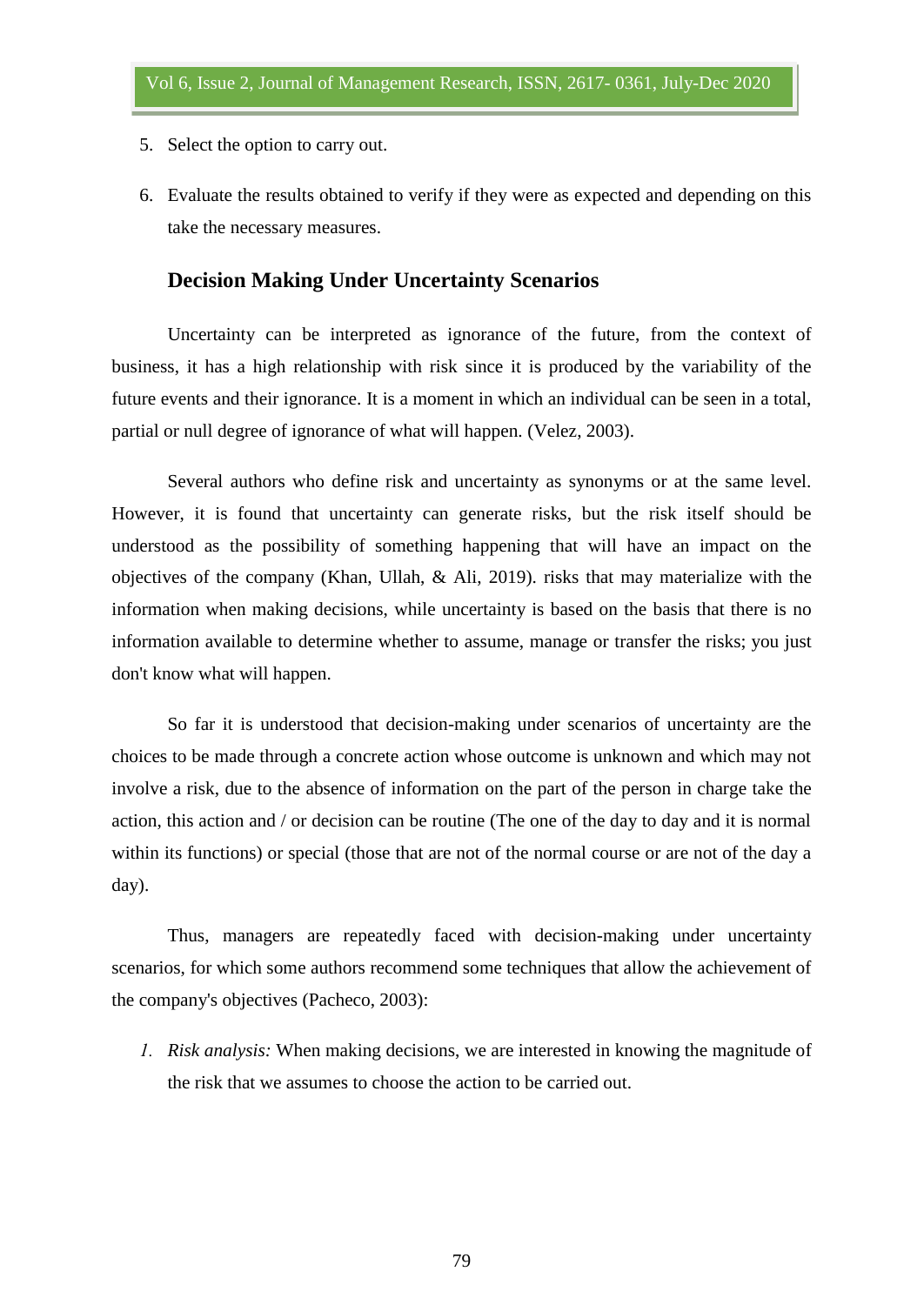- *2. Decision trees:* Method for solving problems through a process of ramification that allows estimating alternatives to solve problems, which is based on the separation of estimates and costs.
- *3. Preference theory:* It is based on the notion that individual's attitudes will vary towards risk, as some people will only be willing to take lower risks and others want to take higher ones.

## **Biases and Heuristics.**

Now, decision-making under scenarios of uncertainty by managers or decision makers, are carried out through heuristics, biases and anomalies, since these individuals in their actions face scenarios of ignorance of information, therefore, decision-making can be carried out through heuristics like the *overconfidence* bias (Pacheco, 2003)*.* Defining the concept of "heuristics", according to the Dictionary of the Royal Dutch Academy (RDA) as the *"way to find the solution to a problem by non-rigorous methods, such as trial and error, empirical rules, etc. "* (RDA, 2017) *.*

This concept can also be understood as the *"mental shortcuts in which individuals tries to reduce the complex tasks of evaluating probabilities and predicting values. Therefore, instead of going through a mathematical process, people get away by their intuition, feeling, affection, or some other psychological attribute and not mathematical models."* (Shefrin, 2010).

Humans are exposed to many psychological biases, but one of the most consistent powerful and widespread is overconfidence, most individuals when making decisions, are expose to overconfidence bias and normally having the following traits (Johnson & Fowler, 2011):

- 1. Exaggerated personal qualities and abilities.
- 2. An illusion of control over all events and Invulnerability.
- 3. Aversion to risk.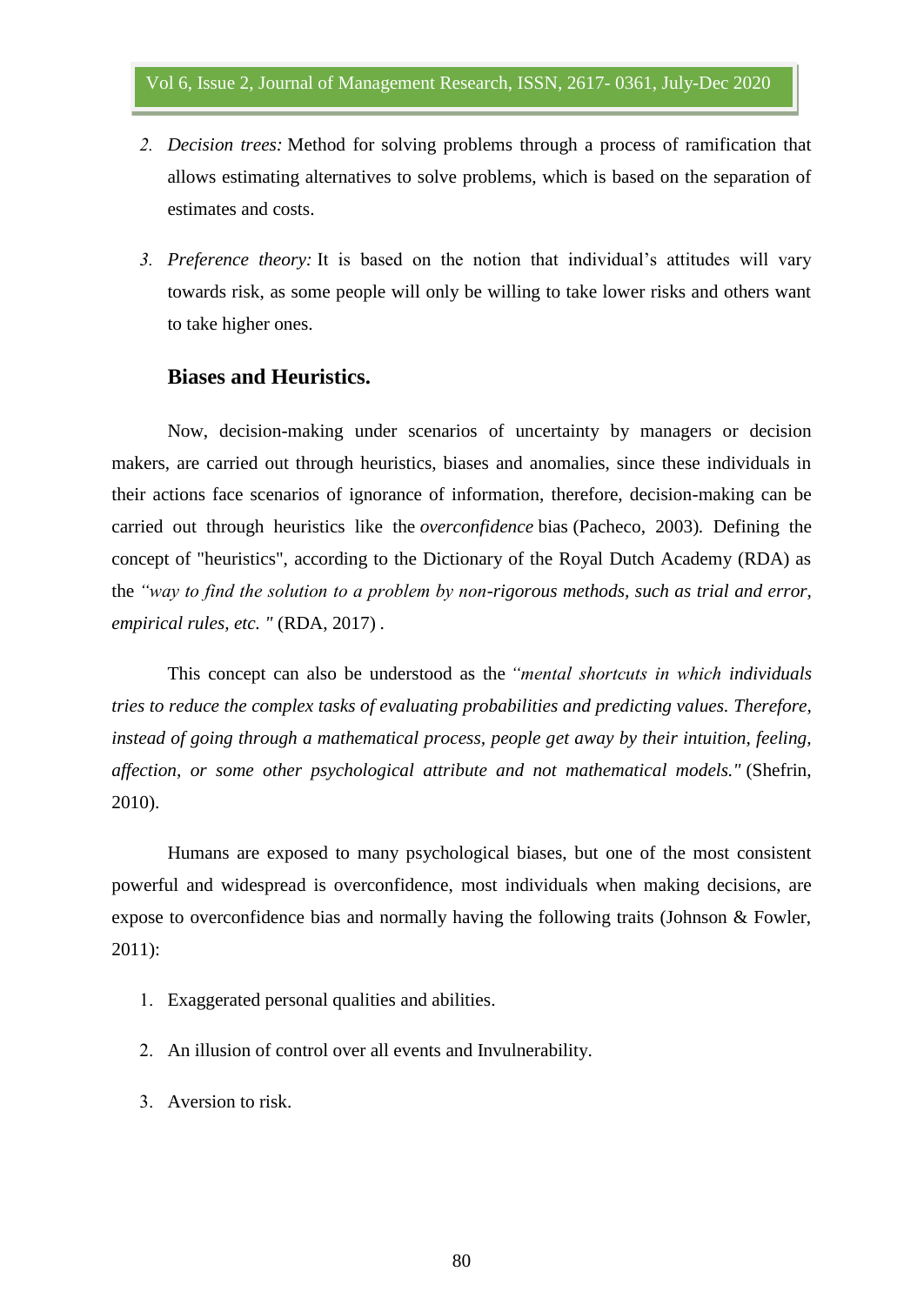## **Overconfidence**

Overconfidence can lead to "errors of judgment" in decision-making because it can lead to overestimate one's own or underestimate the capabilities of others, improperly assess the difficulty of a task, or being averse to possible risks (Johnson & Fowler, 2011). Apparently overconfidence is a general characteristic of human nature, which could indicate that regardless of the information available for the decisions, with certainty, there will be a confidence bias, since in the end the decision-makers are human and behave as such, regardless of their broad experience or professional trajectory, this is a tendency found in individuals without matter the degree of pressure in decision-making, as they may tend to act as individuals who isolate themselves and lock themselves in their vicious circle of selfsufficiency (H. & Clemente Reza, 2006), although self-confidence in average terms can be beneficial, it is also true that it can generate high costs in terms of consequences.

Among the negative aspects of overconfidence, without underestimating the benefits of the same at the time of making decisions to achieve the objectives of the companies, it can lead to faulty evaluations and suboptimal behaviors, this takes on special relevance to scenarios of impartial decisions since it could be the best strategy considering that these decisions must be made in competition and uncertain scenarios (H. & Clemente Reza, 2006) Similarly, it has been observed that overconfidence prevails over accurate assessment methods when making decisions. Overconfidence can become a competitive advantage when it comes to obtaining resources but the benefits may not be obtained under scenarios of conflict and uncertainty. The objective achievement can be attain by whoever deploys an attitude of full confidence (H. & J. Clemente Reza G., 2006).

People who display overconfidence behaviors achieve the objectives in a faster and more effective way, avoiding conflict which can generate higher costs in competing scenarios, in other words, there may be more than natural tendency to make decisions based on the overconfidence biases, taking into account that it is a human and natural phenomenon of individual's actions (Ullah, 2016).

Confidence is an essential ingredient for success, in a wide range of activities such as work, social life, relationship, and the most relevant for this case in business; Similarly, Most of the authors suggest that overconfidence, understood like that mental state of believing that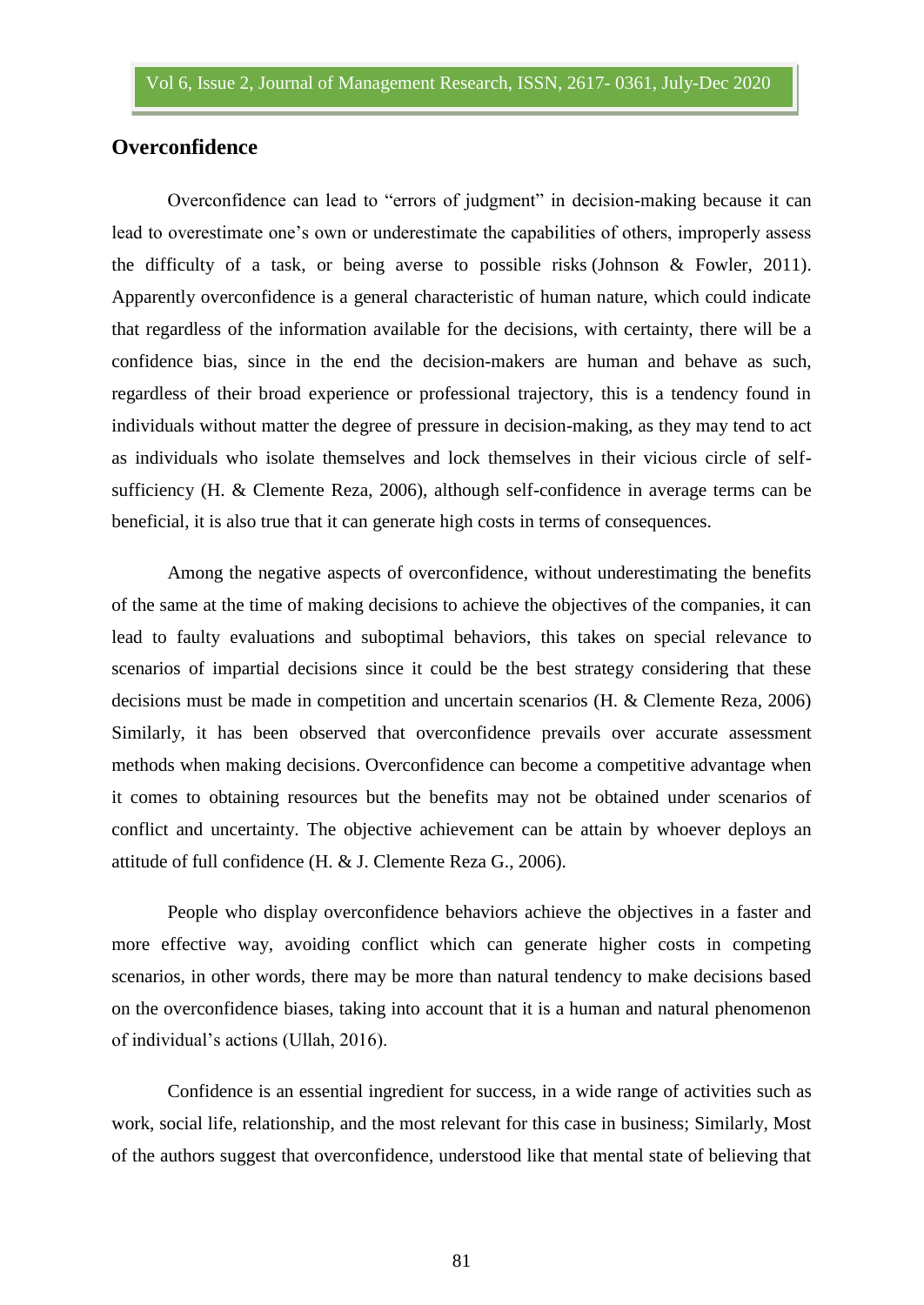you have more skills and / or competencies than the rest of the individuals, although this may not be a reality, but it can be very useful to increase ambition, morale, determination in pursuit of business goals, the persistence or credibility that lead to compliance on many occasions with a "Self-fulfillment prophecy" (Pérez Salazar, 2008) that exaggerated trust really increases the probability of success. However, overconfidence can lead individuals to make evaluations defective, propose or execute under the premise of unrealistic expectations and carry out risky decisions (Pérez Salazar, 2008).

The foregoing is relevant since rational decisions only work in limited circumstances (information symmetry), but the frequency of decision-making in scenarios without information, encourages the need for executives with the ability to react to problems by solving problems based on their strategic knowledge, which it encourages the overconfidence bias (Pérez Salazar, 2008).

In accordance with the above, this theory can be applied to the field of decisions that managers in different companies and when making investment decisions, although managers can be considered rational people, when it comes to taking decisions, It is also true that on some occasions these managers and directors, at the time of acting do not have enough information or may present that even with the information they do not have the will to review it. In all cases, although the directors of the companies are considered professionals, regardless of the information provided, they will not cease to be humans who are permanently influenced by *"*subjective elements, preferences, beliefs, intuition, external pressures, emotions, greed, fear, moods and customs" (Graham and Harvey, 2001) that may lead to decision-making not being fully based on the rational elements or available information, if not, they are led by cognitive aspects (Useche Arévalo, 2014).

When making decisions, they may behave as follows: 1) loss aversion; 2) Disposition affect, 3) Overconfidence, 4) *confirmation bias* (Shefrin, 1999).

It is observed that in the market, business and managerial world there are two bases For decision-making, the first *"is based mainly on projections and on the forecast of possible future behavior of the business and its environment, variables that in to a large extent they are not under the control of the company nor are they predictable with precision",* this form of decision making is carried out under assumptions of "hyper-rationality", through the which the parties involved assume that (financial) markets are efficient and, Consumers assume that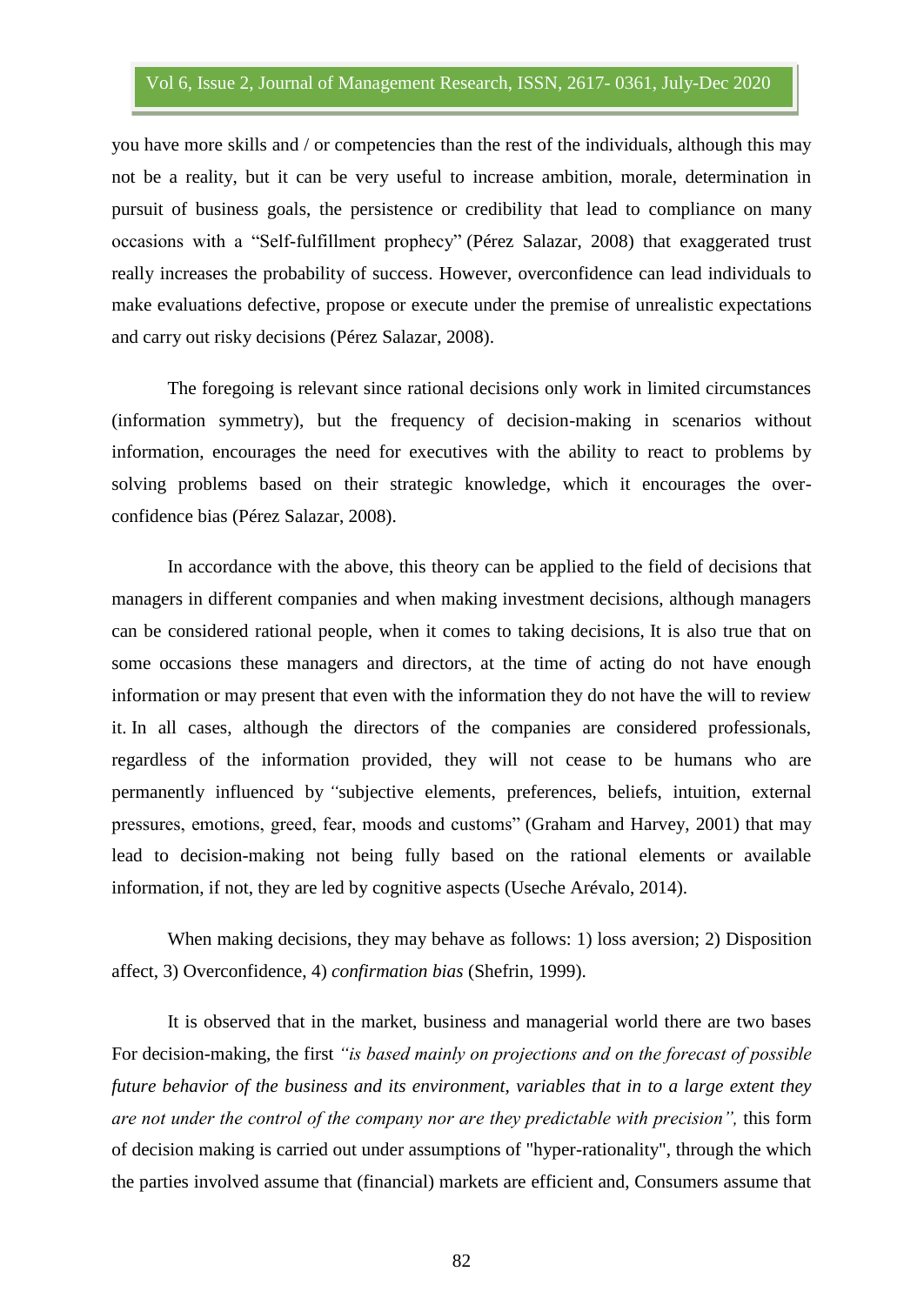managers make optimal decisions and technically calculated looking for the maximization of the value of the companies, for this, use theoretical tools such as the calculation of the Net Present Value (NPV) or the Internal Rate Return (IRR), all these financial indicators that allow them to rationalize the information for decision-making (Useche Arévalo, 2014).

Second, you can find the approach called *"corporate finance based behavior (CFBB)"*, which refers to behavior based on experience of businessmen, of value judgments and mistakes of human nature. In others, managers or people in general trust their intuitive part for the decision making (Useche Arévalo, 2014).

#### **Influence of Overconfidence in Decision Making**

In accordance with the different theories set forth in the previous paragraph, the main object of this section is to explain the heuristic or theory of behavior called *overconfidence* in decision-making taking into account that the resolution of behavior-based problems and their resolution may be more or less impacted due to the overestimation of the knowledge of professionals compared to reality (Chaz Sardi & El Alabi, 2012).

Overconfidence relates the coincidence or discrepancy between subjective success (What is believed) and objective success (What is), which presents a person in conducting a set of tasks. Thus, *"when subjective success predominates over objective success be observed the bias of "overconfidence", in the opposite case, when subjective success is less than the target success, the bias is "under-confidence"*. (Macbeth & Valeria., 2009).

The theory of "Over Confidence" behavior can be understood as *"a tendency by which people tend to believe that their abilities for certain activities are greater than those of the common individual"* (Useche Arévalo, 2014, p. 103).

Overconfidence in decision-making in the business environment tends to be more frequent in managers with a long career, where the decision results tend to be extremely positive or negative. These depend on experience, since they have been learned by trial and error; learning process, through which the experiences of failure seek to eliminate the scenarios of uncertainty (Useche Arévalo, 2014).

At this point it is important to present the positive and negative aspects of overconfidence, in making decisions in uncertain scenarios, but not before having clarity in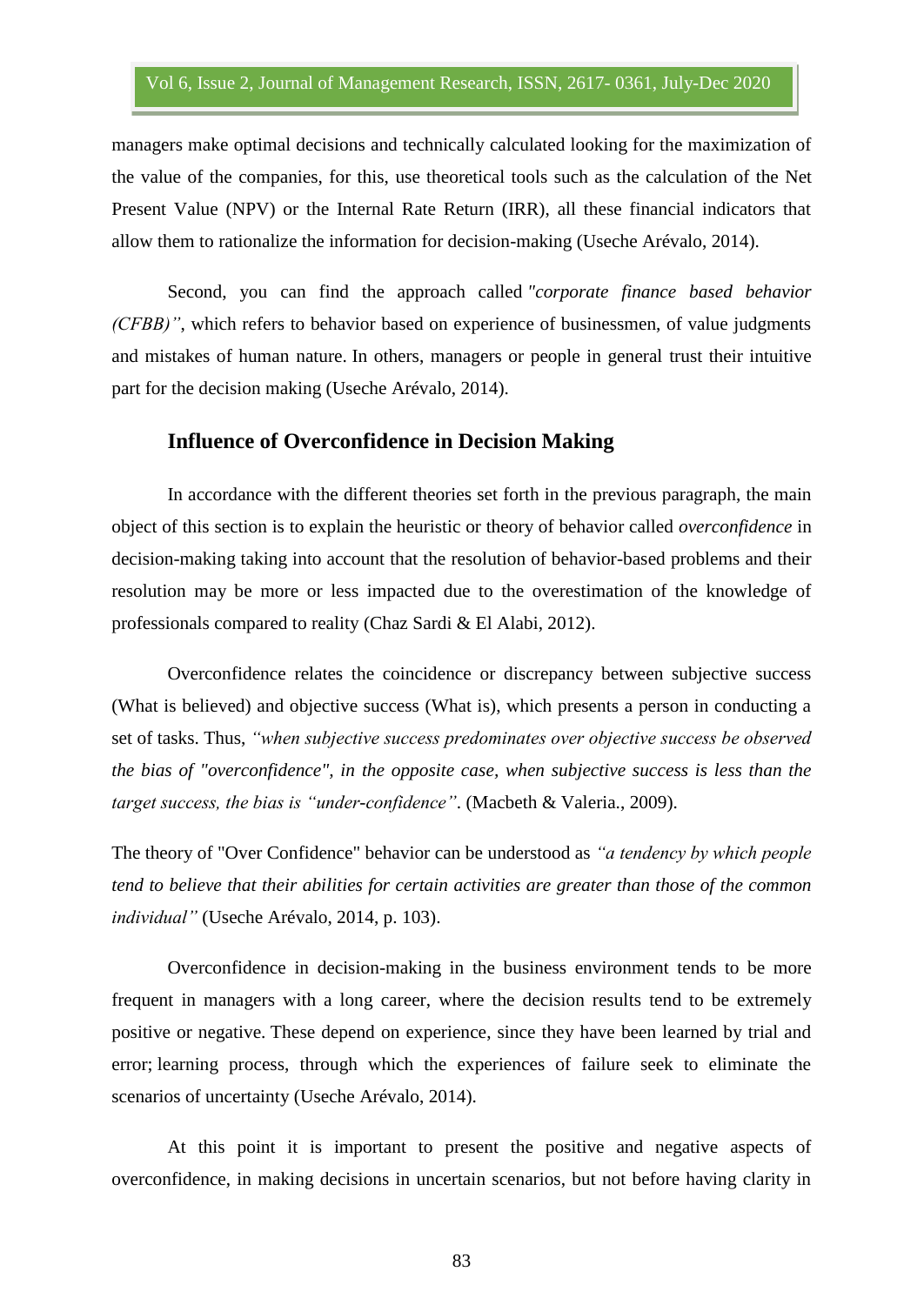the definition of confidence that according to the Dictionary of the Royal Spanish Academy of Language, this is defined as the *"firm hope that one has of someone or something; safety that someone has in himself and / or the presumption and vain opinion of himself".* So things, We can understand overconfidence as excessive or exaggerated security about one's own self which may or may not have any objective foundation or depend exclusively on a subjective reasoning (moral, social, professional, etc.) (RAE, 2017).

Now, regarding the concept related to decision making, it is important to establish its meaning and scope at the managerial level. Taking into account that the decisions making is one of the aspects having greatest impact on the companies or any type of institution (Pacheco, 2003)

## **Decision Making in Managers.**

Decision-making in companies implies on the part of managers knowing multiplicity of areas of knowledge, in addition, know the strategy, technique and implicit procedure in making decisions and knowing how to apply them in their daily work. It's important to put attention on Decision-making can be understood as *"selecting a course of action"* (Pacheco, 2003), but these alternatives depend on the technical knowledge of the in charge of taking them, know how to handle uncertainty and have confidence in the resolution of plurality of problems in professional practice It is emphasized that although the daily activity of the managers is related to the decisions making, these can be classified in two ways, the first called routine decisions and the other so-called special decisions. According to studies, 95% of the decisions made frequently are called routine (Monge Pacheco, 2003).

## **Reflection**

Decision-making is a process in which all individuals have the ability to analyze and choose between two or more options to give a solution to everyday situations, in all areas of the human life. From the moment the day starts; as beings rational situations are constantly presented easy or complex that must be resolved in a span of time. To carry out this process, the knowledge information and the own experience or that of others and thus execute what is intended.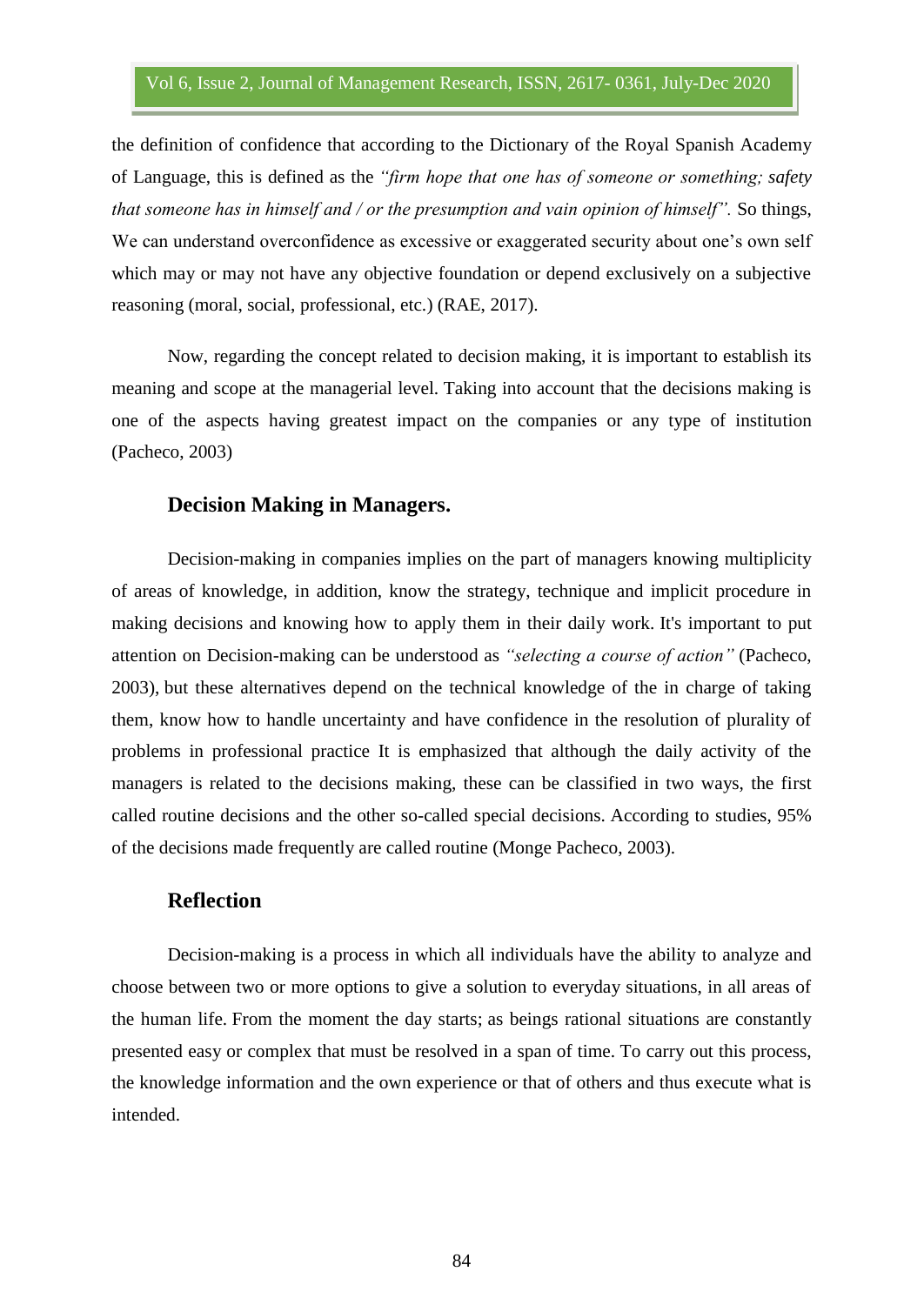The decision-making process begins with a stimulus, for example a question, a situation or a problem that leads to develop an analysis, which starts from the cognitive tools of the human being and experiences which is way of learning and with the collection of these, a definitive solution is given. There are two types of decisions, the first are those that are made under certainty, which implies that there is certainty of what is going to happen. According to what is observed in everyday life, to imply a positive response to a situation presented; we humans are always in constant search of favorable actions for daily living.

To achieve this type of decision it is necessary to have prior information about what is going to be resolve and in this way mitigate or lessen the negative consequences. What is achieved with greater ease in simple decisions, where there is no high risk of obtaining negatives results? The second type are those decisions that are made in scenarios of uncertainty, which human beings are exposed to, there is complete ignorance of the consequences of the choice that is chosen. It is noteworthy that not knowing about the future the likelihood of a negative impact on the individual's life.

When there is uncertainty there is risk, they are concepts that go hand in hand since at the not knowing the future there is uncertainty of the determination to be made, since it could be negative for the human being or group of people, since the required information is not available to choose. This scenario tends to occur in decisions that are of importance, since you are where you are most exposed to winning or losing.

As for the steps to make decisions, in general the human being avoids the maximum risks, however there are people who do assume them, since they prefer to take new experiences instead of staying where they are; this depends on what the individual wants. Human beings are constantly analyzing risks, especially in the important decisions, especially those that are accurate or fast, do not carry out an exhaustive study, since they choose their action based on the information they already have. As for the tree of decision, it is a good tool to carry out, especially in those that have to do with monetary or organizational resources.

Human beings when making decisions, sometimes use heuristics such as hunches or hunches, because they do not have the information necessary to choose a solution. Which would be fine when under certainty, as long as that in uncertainty implies a high risk.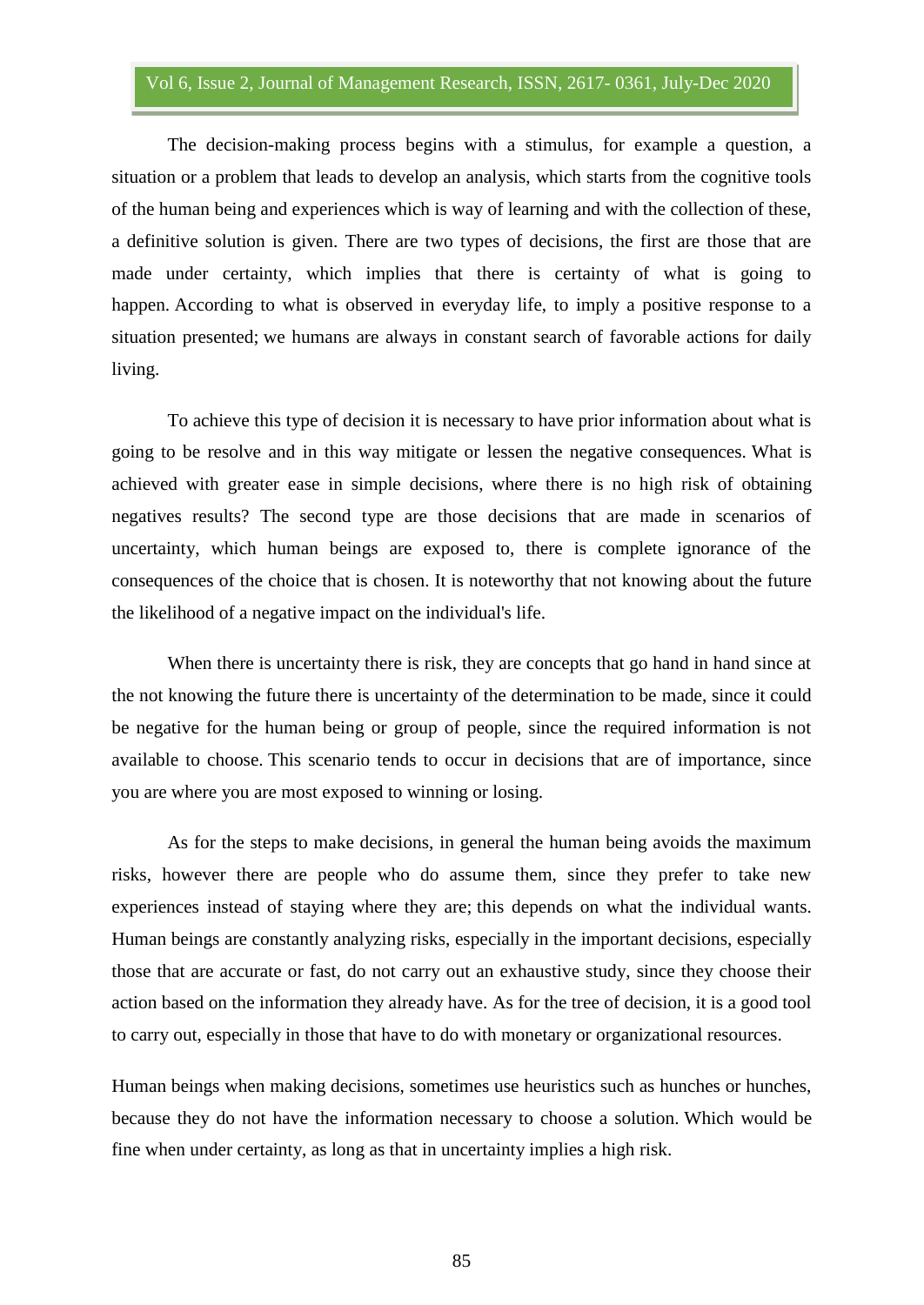One bias has to do with overconfidence, which although has positive aspects already that implies that the individual has confidence in himself, which optimizes the results in the actions individuals perform. However, being very confident, in scenarios of uncertainty can lead to high risks as intuition and experience play an important role and the consequences may lead to an inadequate evaluation of the solutions to be given.

An individual who is overconfident tends to think that the opinion of others is less important, since they believe they are absolutely right for what they say, which could affect decisions positively or negatively, but this depends solely on your experience, which has been learned through trial and error of life trajectory that has generated learning and in this way they try to avoid uncertain scenarios. This learning experience and trajectory applies to organizations, since their Managers must know the strategies and procedures of the company and apply them to their work and this information helps them take a course of action. Yet they are human and overconfidence or the use of heuristics can risk the financial part and the choices that do depends on the company or work team.

Most of the manager's decisions are governed by being routine, since by their capacities, learning and trajectory gives them elements to trust themselves and give quick solutions, sometimes without measuring the consequences. Responding to the initial question, when collecting the information it can be concluded that the overconfidence under uncertainty scenarios is appropriate as long as the manager has a track record, experience and adequate learning to take decisions, reducing risk. This could be achieved by performing an analysis and a decisions tree, based on these, take a concrete action, especially when they have to make decision regarding financial matters.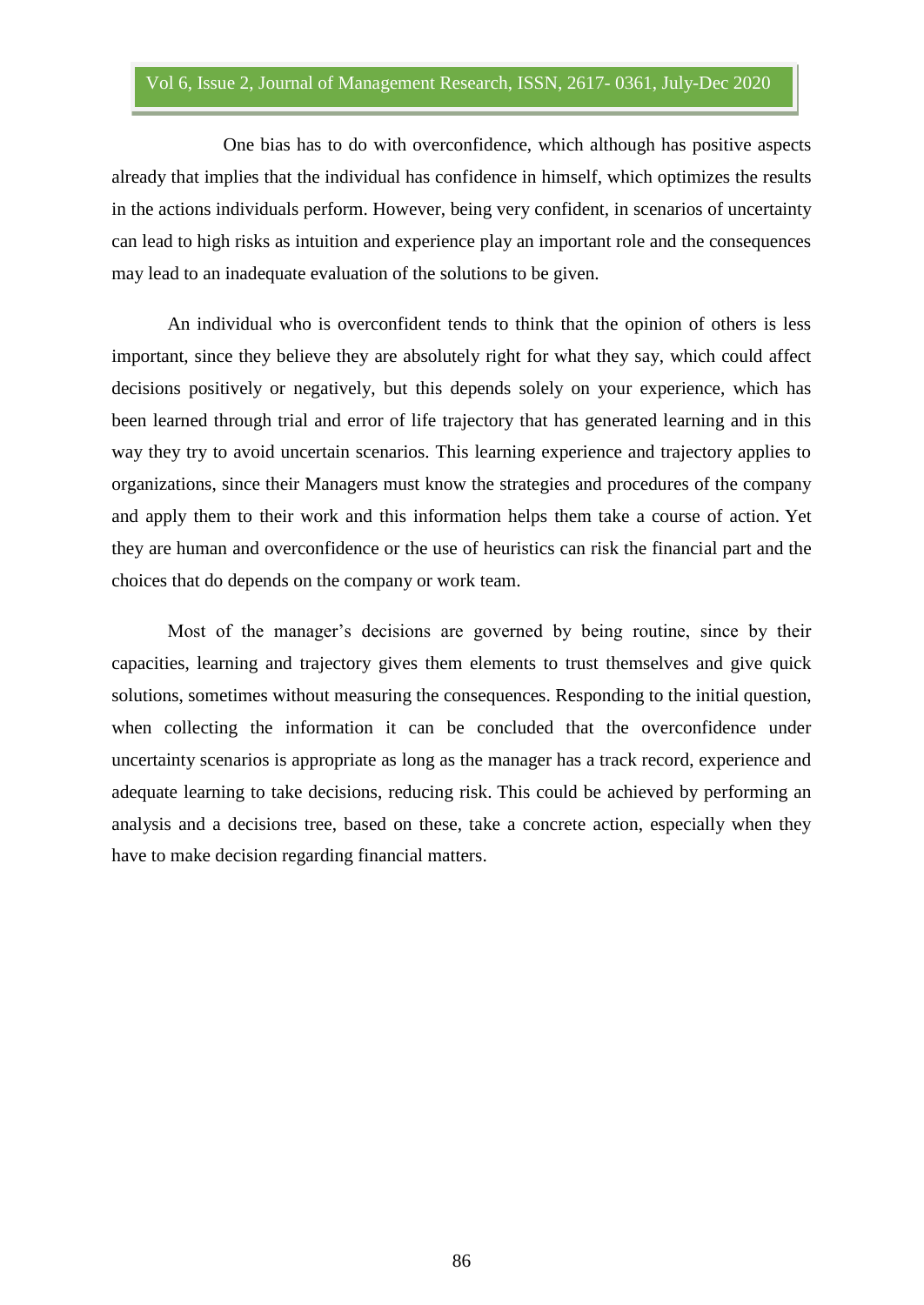#### **Bibliography**

- Alarcon, A., & Ulloa, E. (April 20, 2017). *Analysis of Financial Statements: Role in managerial decision making.* Obtained from the University of Ciego de Ávila "Máximo Gómez Báez ": <http://www.eumed.net/cursecon/ecolat/cu/2012/aaup.pdf>
- Chaz Sardi, MC, & El Alabi, E. (2012). Behavioral biases in the decision-making process decisions: some experimental evidence on "Loss Aversion" and "Mental Accounting. "2-3.
- *Decision making analysis: its nature and origins* (pp. 481 518). View beautiful, Guatemala.
- EDESA-SA (1999). *EDESA-SA* Recovered on October 20, 2016, from Standard Australian Risk Management:<http://www.edesaesp.com.co/wp-> content / uploads / 2013/05 / ASNZ-4360-de-1999.pdf
- Gutierrez, A. (SF). *Decision making.* Itaca University, Mexico. Mexico: Cultural Center ITACA SCH., VM, & J. Clemente Reza G., LR (2006). Decision-making based oncontextualized problems. *Cuban Journal of Chemistry* .
- Harvard Deusto EAE Business school. (2014). Learn to make decisions with certainty. *Harvard Deusto - EAE Business school* .
- Johnson, DD, & Fowler, JH (2011). The Evolution of Overconfidence. *Nature International weekly journal of science* , 317-320.
- Khan, A. W., Ullah, Z., & Ali, I. (2019). Relationship Between Free Cash Flow And Dividend A Study Of The Cement Sector Of Pakistan. *Journal of Management Research*, *5*(2), 1-14.
- Macbeth, G., & Valeria., M. (January 2009). Under-confidence bias as a phenomenon of specific domain. *Latin American Journal of Psychology* , 47 - 57.
- Márquez, M., & Rodriguez, M. (1998). *Problem management and decision making* (Vol. 2). México DF, México: Modern Manual.
- Monge Pacheco, B. (December 2003). Decision making at the managerial level. *Present Economic* , 291-292.
- Pacheco, M. (October 12, 2003). Decision making at the managerial level. *Present Economic* , 291- 292.
- Pérez Salazar, M. (Second Semester of 2008). The origin of the 2008 panic: the crisis mortgage credit market in the United States. *Journal of Institutional Economics* , 19- 54.
- Peris, M., & Rueda, C. (2013). Decision making in a situation of certainty, risk and uncertainty. *Polytechnic University of Valencia* .
- RAE. (2017). *Royal Spanish Academy* . Obtained from http://dle.rae.es/?id=KHdGTfC